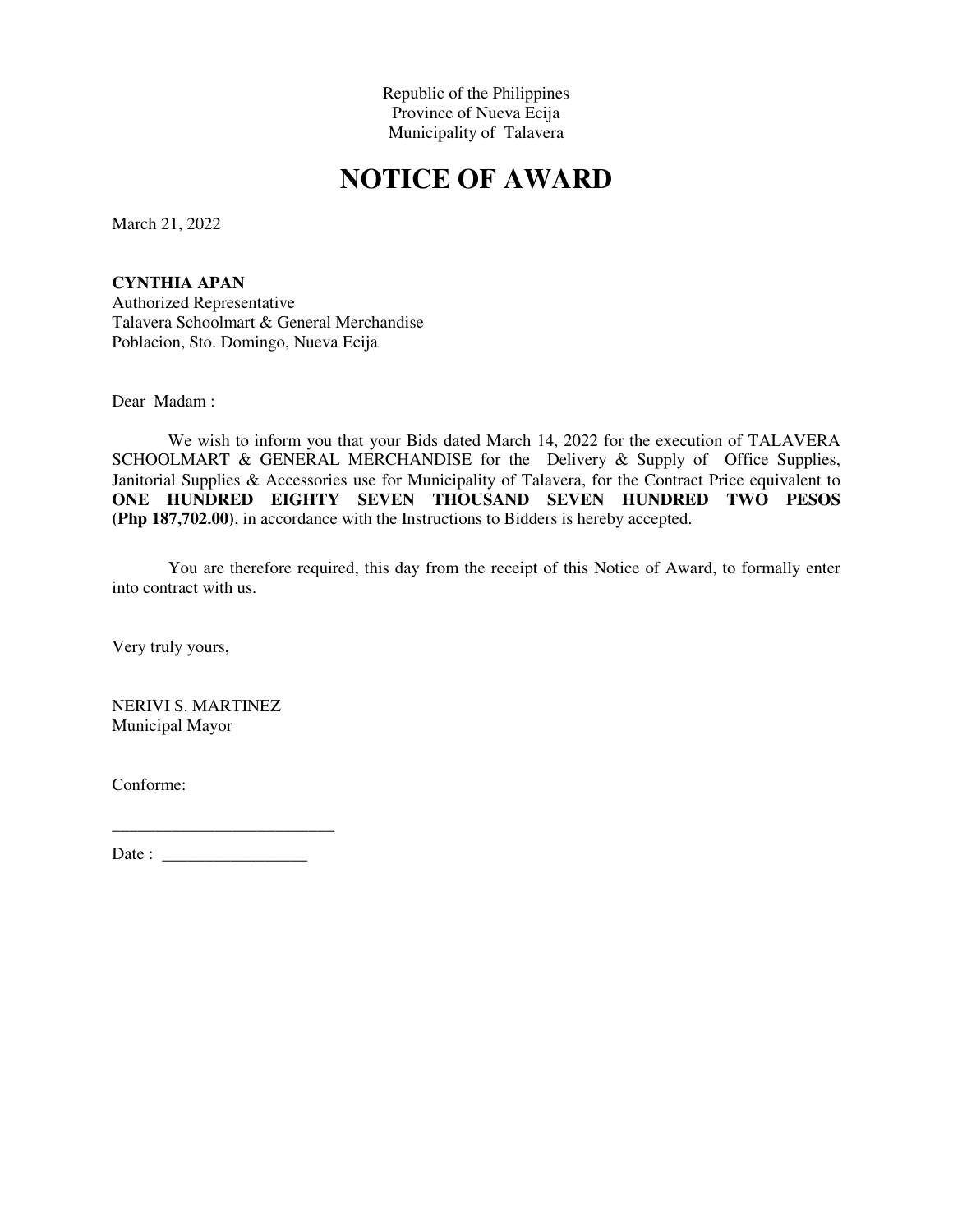Republic of the Philippines Province of Nueva Ecija Municipality of Talavera

## **NOTICE OF AWARD**

March 21, 2022

**CYNTHIA APAN**  Authorized Representative Talavera Schoolmart & General Merchandise Poblacion, Sto. Domingo, Nueva Ecija

Dear Madam :

We wish to inform you that your Bids dated March 14, 2022 for the execution of TALAVERA SCHOOLMART & GENERAL MERCHANDISE for the Delivery & Supply of Purchase of Office Equipment, Furniture & Fixtures & ICT Equipment use for Municipality of Talavera, for the Contract Price equivalent to **ONE HUNDRED NINETY NINE THOUSAND PESOS (Php 199,000.00)**, in accordance with the Instructions to Bidders is hereby accepted.

You are therefore required, this day from the receipt of this Notice of Award, to formally enter into contract with us.

Very truly yours,

NERIVI S. MARTINEZ Municipal Mayor

Conforme:

\_\_\_\_\_\_\_\_\_\_\_\_\_\_\_\_\_\_\_\_\_\_\_\_\_\_ Date : \_\_\_\_\_\_\_\_\_\_\_\_\_\_\_\_\_